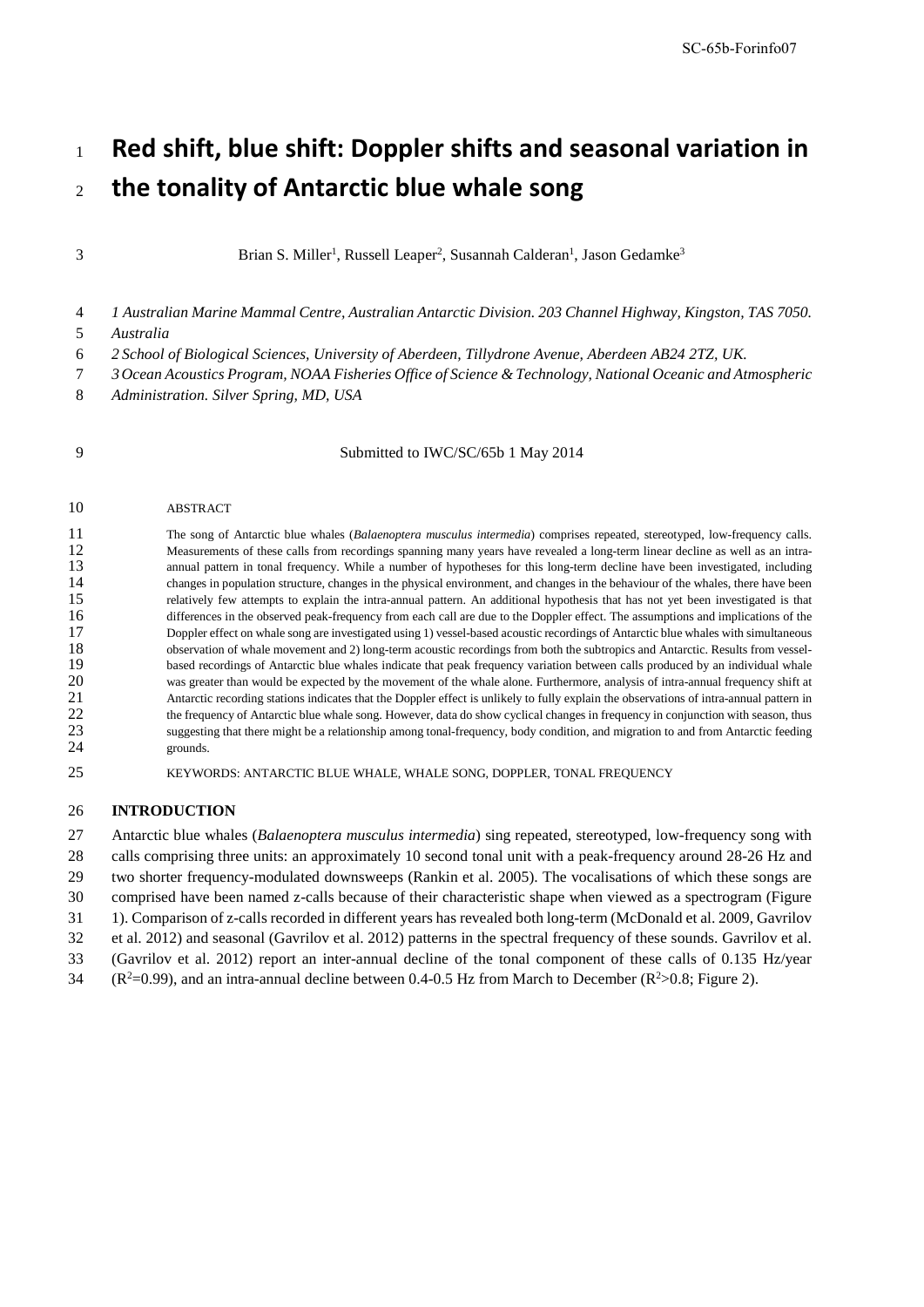

<span id="page-1-0"></span>Figure 1 – **Visualisation of Antarctic blue whale song.** Pressure waveform and spectrogram of Antarctic blue

whale "z-calls" recorded off Antarctic ice-edge during February 2013. The call is divided into 3 units labelled A, 38 B, and C. Spectrogram was produced using a sample rate of 250 Hz, 1024 point FFT, and 87.5% overlap between time slices. Colors indicate received power spectral density (dB re 1  $\mu$ Pa/Hz).

between time slices. Colors indicate received power spectral density (dB re 1 μPa/Hz).



<span id="page-1-1"></span>Figure 2 – **Long-term and intra-annual trends in tonality of Antarctic blue whale song.** Long-term trend

and intra-annual pattern in tonal frequency of Antarctic blue whale calls. Reprinted with permission from.

 Gavrilov et al. (2012). Copyright 2012 Journal of the Acoustical Society of America, American Institute of Physics.

 McDonald et al. (McDonald et al. 2009) discussed a number of hypotheses for the long-term inter-annual decline including changes in population structure, ambient noise, physical environment, and behaviour of the whales. They concluded that the most likely explanation of the trend is increasing population density, and suggested that the tonal decline is an anatomical constraint of the mechanism of sound production that also yields a decreased

source level of calls. A key driver of this theory is that decreased source levels would be required for whales to

- keep in acoustic contact with a constant number of conspecifics, given an increasing population density. However,
- presently there are not enough estimates of the source level of calls (let alone population density) of Antarctic
- blue whales to test whether the source levels have decreased in a manner similar to that predicted by McDonald
- et al. (McDonald et al. 2009).

 Gavrilov et al. (Gavrilov et al. 2012) proposed that the mechanism behind the intra-annual pattern may be explained by a gradual decrease in the depth at which songs are produced. They suggested that this decrease in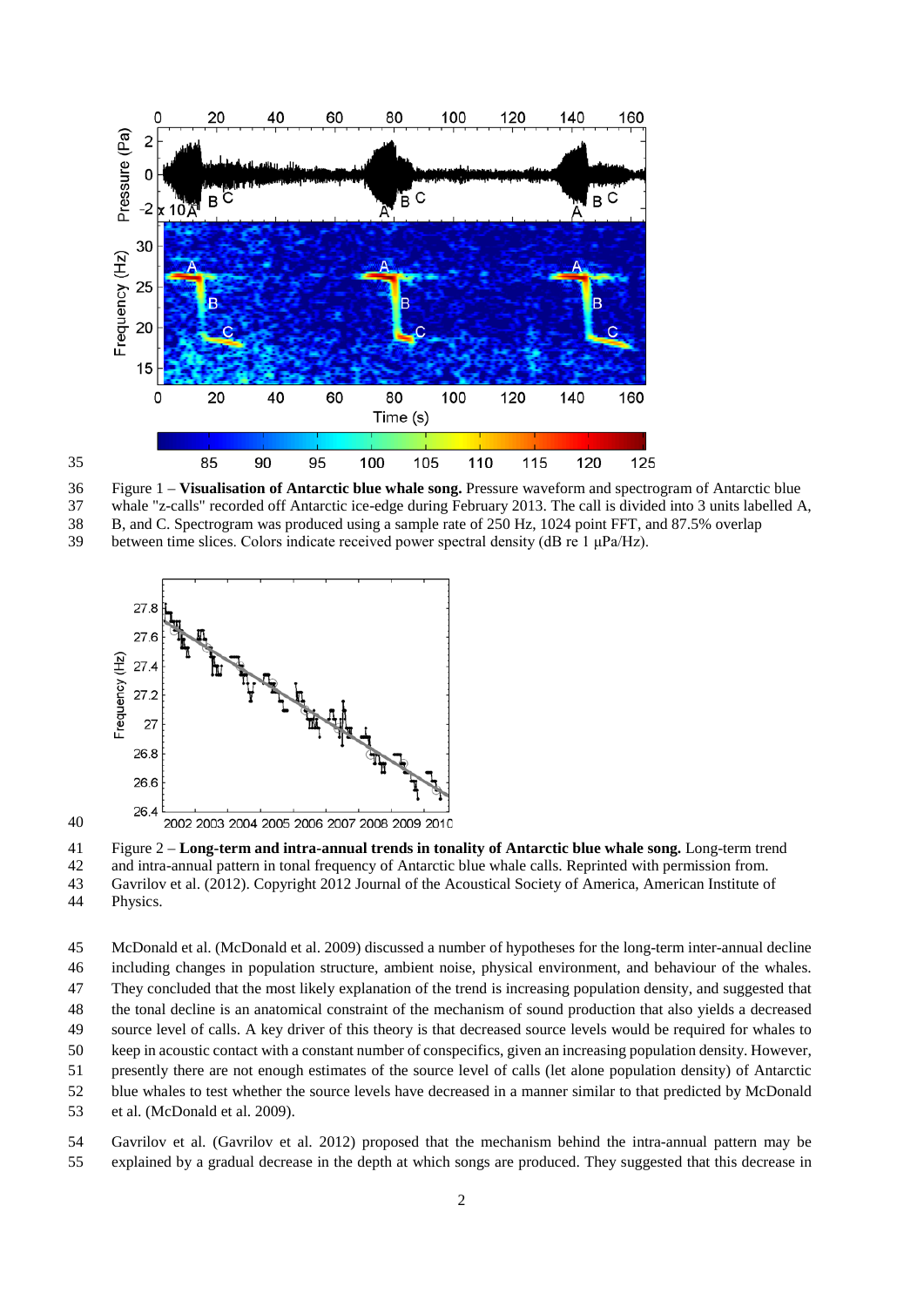- depth could arise from changes in the dive behaviour over the length of each season, or that it could be due to
- other factors such as variations in the water temperature or change in the blubber mass. However, they considered
- that such an explanation is not likely to apply to the long-term trend and suggest that changes in whale vocal
- behaviour remain the most parsimonious explanation for the long-term decline.
- Here we investigate the Doppler effect (Ballot 1845) as an additional explanation for some of the intra-annual
- patterns in observations of tonal frequency. Doppler shift is the change in frequency of a wave that arises from
- relative motion between the source and the receiver of the wave. The equation for Doppler shift can be written as
- the ratio of the measured frequency to the true frequency:

<span id="page-2-0"></span>
$$
\frac{f_m}{f_w} = \frac{v + c}{c}
$$

- where *v* is the relative speed between the whale and the receiver, and *c* is the speed of sound along the path between source and receiver. If observations are made at a fixed receiver, such as the hydrophone array used by Gavrilov et al. (Gavrilov et al. 2012), then any potential shift in frequency due to the Doppler effect must arise from movement of the sound source, namely vocalising Antarctic blue whales.
- Seasonal movements of Antarctic blue whales are not well described; however it has been proposed that they, like most baleen whale species, migrate between high latitude summer feeding grounds and low-latitude wintering grounds (Mackintosh 1966). There is strong evidence that Antarctic blue whales have a circumpolar Antarctic distribution during the Austral summer (Branch et al. 2007). In contrast, there are very few observations of Antarctic blue whales during Austral winter. However, acoustic detections of z-calls (distinctive to Antarctic blue
- whales) provide some of the most compelling evidence that these animals do migrate to mid-or low latitudes in
- Austral Winter (Stafford et al. 2004, Samaran et al. 2010a, 2013, Gavrilov et al. 2012).
- The temporal aspect of these acoustic detections suggests a mid or low-latitude winter destination for Antarctic blue whales. Stafford et al. (Stafford et al. 2004) report that low and mid-latitude detections begin in April, and continue through November in the South Pacific, South Atlantic, and Indian Oceans. Samaran et al. (Samaran et al. 2010a) found year-round acoustic detections of Antarctic blue whale calls at a mid-latitude site in the Indian Ocean (46°S, 53°E), but proportionally more days with detections in Austral winter. Gavrilov et al. (Gavrilov et al. 2012) also reported near-year round acoustic detection of Antarctic blue whales at Cape Leeuwin, a mid-latitude Indian Ocean site (35°S, 114°E; [Figure 3\)](#page-3-0) with detections having highest intensities from May to
- September.
- The peak in intensity in May at Cape Leeuwin could potentially represent the point of closest approach for the majority of the migrating whales, or it could potentially arise from a peak in the number of whales calling. Samaran et al. also found that the month with the highest proportion of days with detected Antarctic blue whale calls was May, off Crozet Island, another mid-latitude location (Samaran et al. 2010a). This peak in calling in May at two widely separated locations is further evidence that at this time of year (vocalising) whales are either
- migrating through to mid-latitudes or calling more frequently, or quite possibly a combination of the two.
- One implication of the Doppler effect could be the ability to track migrating whale populations using recordings made from widely spaced hydrophones located along a latitudinal gradient. For example, at mid latitudes there should be an increase in frequency early in the migration season as the animals approach the hydrophone and a drop late in the season as the animals move away. Such recordings, especially when combined with amplitude
- information (eg (Gavrilov et al. 2012)) acoustic propagation models (eg (Samaran et al. 2010b)) and/or acoustic
- bearings to the sound source (Greene et al. 2004) could potentially allow for passive acoustic tracking of the
- migration of populations of vocalizing whales (Sullivan et al. 2006).
- Here we investigate whether Doppler shift could potentially explain the intra-annual pattern in tonal frequency
- reported by Gavrilov et al. (Gavrilov et al. 2012). We first examine a situation where whale movements were
- observed and z-calls were recorded simultaneously in order to test whether the Doppler effect on tonal frequencies
- was measurable for small-scale movements. We then re-examine the intra-annual pattern observed by Gavrilov et
- al. off Cape Leeuwin (Gavrilov et al. 2012), and supplement this analysis with year-long recordings from two
- sites in the Antarctic [\(Figure 3\)](#page-3-0). Next, we examine whether intra-annual changes in frequency fit with existing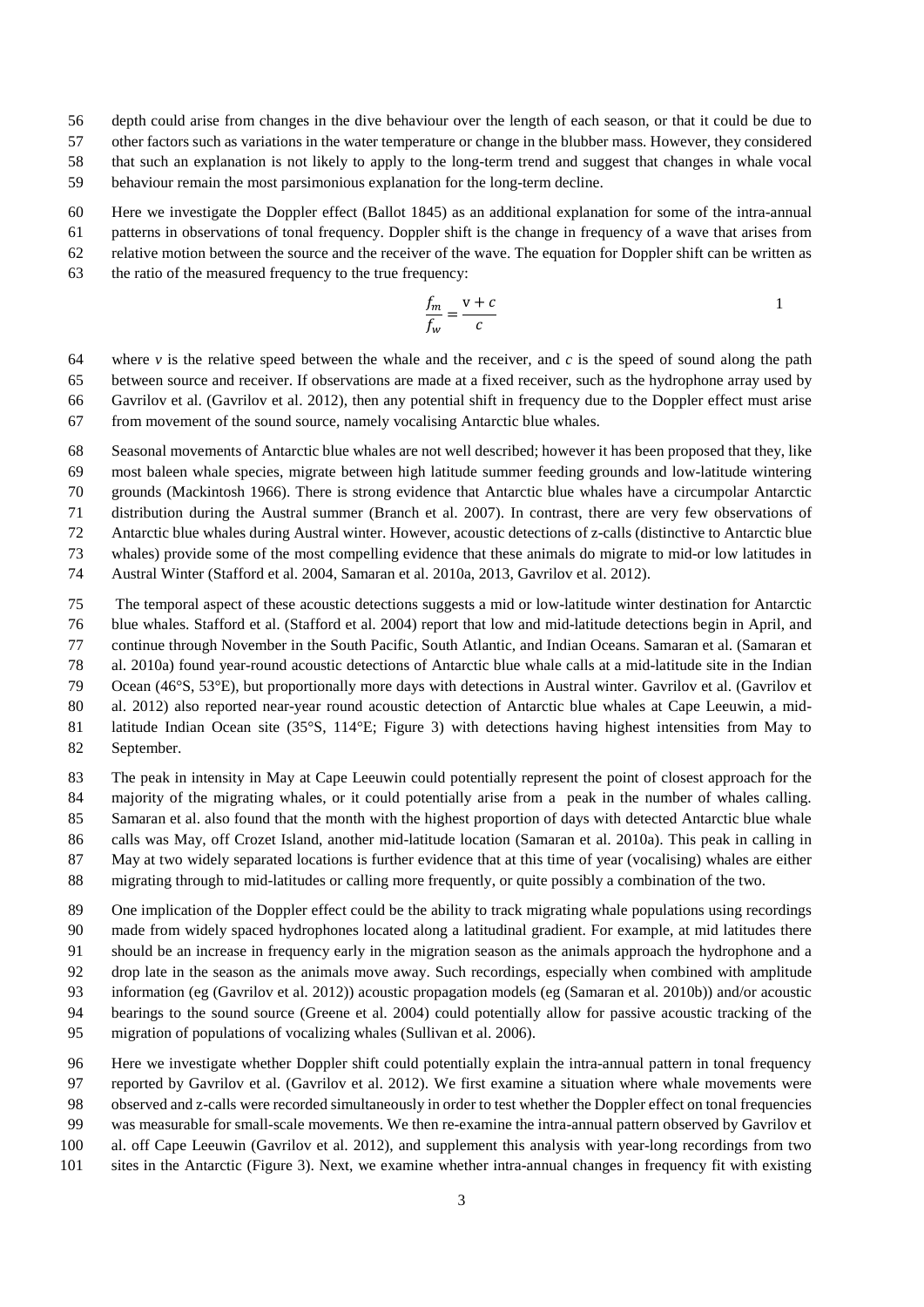- knowledge of large-scale Antarctic blue whale migration patterns. Finally, we discuss additional observations and
- continued data collection that may further test hypotheses to explain the changes in tonal frequency of blue whale song.



- <span id="page-3-0"></span>Figure 3 – **Map of recording sites.** Locations of long-term and vessel-based recording stations used in this
- manuscript for investigation of tonal frequency of the song of Antarctic blue whales. The data from Gavrilov et
- al. (Gavrilov et al. 2012) (*ie*. [Figure 2\)](#page-1-1) were observed at Cape Leeuwin.

#### **METHODS**

#### **Vessel-based measurements of frequency and whale speed**

During the 2013 Antarctic Blue Whale Voyage of the Southern Ocean Research Partnership, acoustic recordings

of Antarctic blue whales were collected along with simultaneous visual tracking (Double et al. 2013). Upon

approach, the location of surfacing whales was measured using a video-photogrammetric system (described by

Leaper (Leaper & Gordon 2001)) to determine their range and bearing relative to the ship. Acoustic recordings

were made during approach using DIFAR sonobuoys (Miller et al. 2013).

 While over the course of the voyage there were dozens of high-quality audio recordings and visual tracks of Antarctic blue whales, there was only one instance (an encounter on 7 February 2013) of simultaneous video and audio recordings where the whale produced z-calls. This data set was used to investigate whether there was a relationship between whale movements and the received tonal frequency of calls (*ie.* whether our observations were sensitive enough to detect the Doppler effect). We re-arrange Equation [1](#page-2-0) in order to obtain the expected

linear relationship between received tonal frequency and velocity yielding:

<span id="page-3-1"></span>
$$
f_m = av + b \tag{2}
$$

122 where  $a = f_w/c$  and  $b = f_w$ . It should be noted that the velocity, *v*, corresponds only to the component of movement in the direction of the acoustic wavefront such that: movement in the direction of the acoustic wavefront such that:

$$
v = ||v_w|| \cos \theta \tag{3}
$$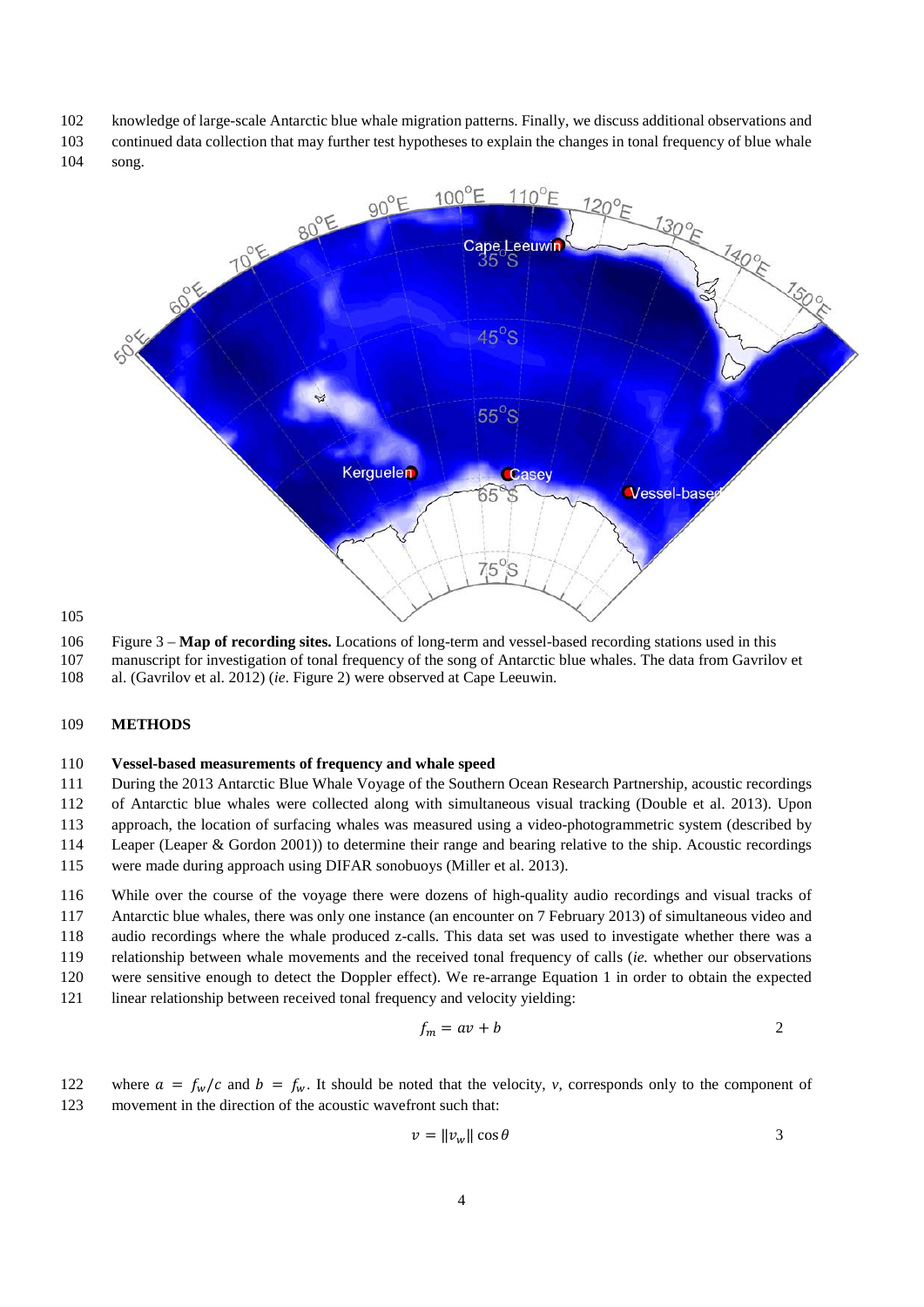- 124 where  $||v_w||$  is magnitude of the velocity of the whale, and  $\theta$  is the difference in angle between the direction of motion of the whale and the bearing from the sonobuoy to the whale. motion of the whale and the bearing from the sonobuoy to the whale.
- Locations of Antarctic blue whales obtained via video tracking were assumed to correspond to the "true" location
- 127 of the whale (at the surface) due to the high accuracy and precision of photogrammetric video tracking (Leaper &
- Gordon 2001). Average heading and whale speed were then computed between successive photogrammetric
- locations. All z-calls in this data set were produced when the whale was out of sight underwater, and linear
- interpolation between successive photogrammetric locations was used to estimate the locations of the whale at the
- times when z-calls were received.
- Sonobuoys were assumed to drift in a constant direction at a constant speed. The direction and speed of drift were
- estimated by measuring acoustic bearings to the research vessel (*ie.* a source with a known location), and solving for the direction and speed that maximised the likelihood of these measurements.
- Acoustic analysis was restricted to the duration over which there were high-quality photogrammetric measurements. Songs originating from the tracked whale were identified and used for further analysis, while songs
- that were believed to be from other whales were discarded. Several criteria, including the type of call, temporal 138 pattern of calling, and received level, were used in addition to the acoustic bearing to the song (from the DIFAR
- sensors) to determine whether or not the call should be included for further analysis.
- Measurements of peak-frequency were made from audio recordings of z-calls that were selected for analysis.
- Peak-frequency measurements were made in the frequency domain by computing the power-spectral density
- (PSD) for acoustic data spanning the duration of the first tonal unit of the Z-calls, which we refer to as unit A.
- Measurements of peak-frequency were restricted to the band between 25 and 27 Hz in order to exclude potential
- sources of tonal noise (eg. engine and/or generator noise from vessels).
- The frequency resolution (*ie.* bin-width) of the PSD is equal to the inverse of the duration of the signal. Due to
- the relatively short duration of the calls compared to the desired frequency resolution, acoustic waveforms were
- extended with zeros before the start and after the end of the signal to allow for a sufficiently large number of
- samples in order to obtain frequency resolution of 0.001 Hz when computing the spectrum via Fast-Fourier
- Transform (FFT). Before padding each end with zeros, a Hanning window was applied to the acoustic waveform
- in the time domain in order to minimise any spectral distortion that might arise from the impulsive discontinuity
- that would otherwise occur at the interface between zeros and acoustic signal.

#### **Long-term measurements of frequency**

- In contrast to the vessel-based observations, analysis of the intra-annual pattern in frequency relied solely upon the PSD with no attempt to measure individual whale calls. Thus, our analysis methods were identical to those employed by Gavrilov et al., (Gavrilov et al. 2012). Measurements of peak-frequency in the Antarctic blue whale
- 156 band,  $f_m$ , were digitized from Figure 5 in Gavrilov et al., (Gavrilov et al. 2012). The long-term trend described by
- Gavrilov et al., (Gavrilov et al. 2012):

$$
f_w(t) = -0.135t + 27.666; (R^2=0.99, 95\% \text{ CI} \pm 0.003 \text{ Hz/year})
$$

$$
158
$$
 was defined to be the 'true' (*ie*. non-Doppler shifted) frequency,  $f_w(t)$ , emitted by Antarctic blue whales. Here *t* represents the number of years since the start of the dataset: 12 Mar. 2002. For each weekly observation reported

by Gavrilov et al. (Gavrilov et al. 2012), the frequency ratio of measured frequency, *fm* to *fw* (*ie.* the left side of

- equation [1\)](#page-2-0) was computed. The relative speed of the source, *ie.* the population of whales emitting z-calls, was
- computed by re-arranging equation [1](#page-2-0) to obtain:

<span id="page-4-1"></span><span id="page-4-0"></span>
$$
v = c \left( \frac{f_m(t)}{f_w(t)} - 1 \right)
$$

 where positive speeds indicate that the direction of travel is towards the observer and negative speeds indicate the 164 direction of travel is away from the observer. The sound speed was assumed to be 1500 m/s.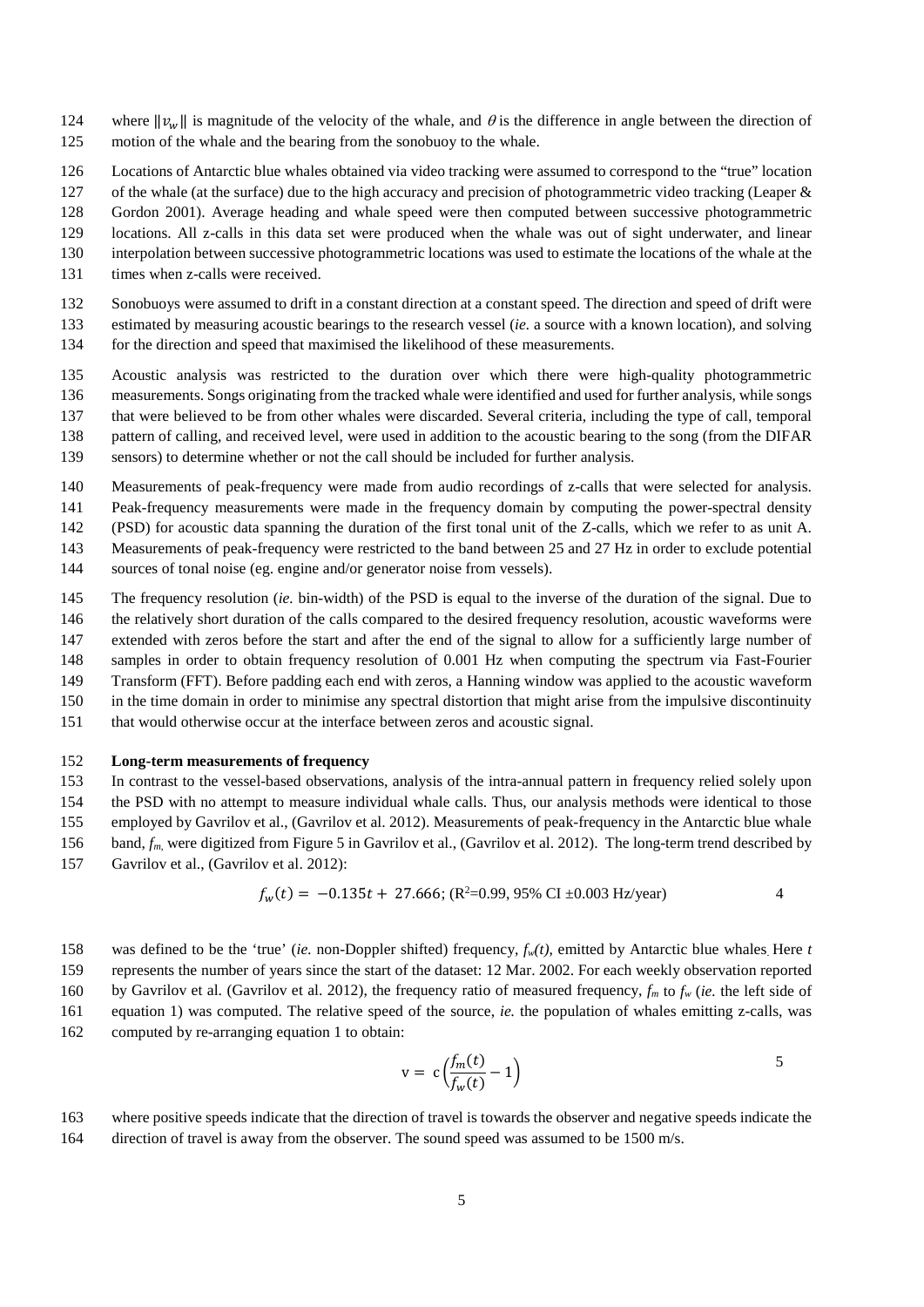- A similar analysis of peak-frequency was also performed on two data sets recorded off Antarctica: data recorded
- from ARPs off Casey Station over 2004 to 2005, and the Kerguelen Plateau from 2005 to 2007. These data were
- recorded near the sea floor at approximately 1800 m depth at a sample rate of 500 Hz. Before analysis, these data
- were filtered and re-sampled to 100 Hz in order to increase frequency resolution while maintaining small memory
- footprint for computations. PSD was averaged daily and the FFT size was 16384 samples (chosen to obtain 0.01 Hz frequency resolution). Portions of the recordings that contained strong broadband noise sources (eg. large
- storms) were excluded from the PSD analysis. For each daily PSD, the frequency with maximum energy was
- selected as the peak-frequency. Monthly mean and standard deviation of these daily peak-frequencies were
- computed for each station.
- All vessel-based work and long-term acoustic recordings were carried out in strict accordance with the approvals and conditions of the Antarctic Animal Ethics Committee for Australian Antarctic Science projects 2683 and 4102.

### **RESULTS AND DISCUSSION**

### **A. Vessel-based observations**

- *Results*
- During the recording session on 7 February 2013, the whale passed within a kilometre of a sonobuoy [\(Figure 4\)](#page-6-0).
- Maximum received levels of whale calls correlated well with the estimated point of closest approach. This
- provided confidence that the calls were produced by the photogrammetrically-tracked whales, and that estimates
- of direction and speed of drift of the sonobuoy (170 degrees; 0.93 m/s respectively) were consistent. Song was
- recorded both as the whale was approaching the sonobuoy, and as the whale moved away from the sonobuoy
- [\(Figure 5a](#page-7-0)).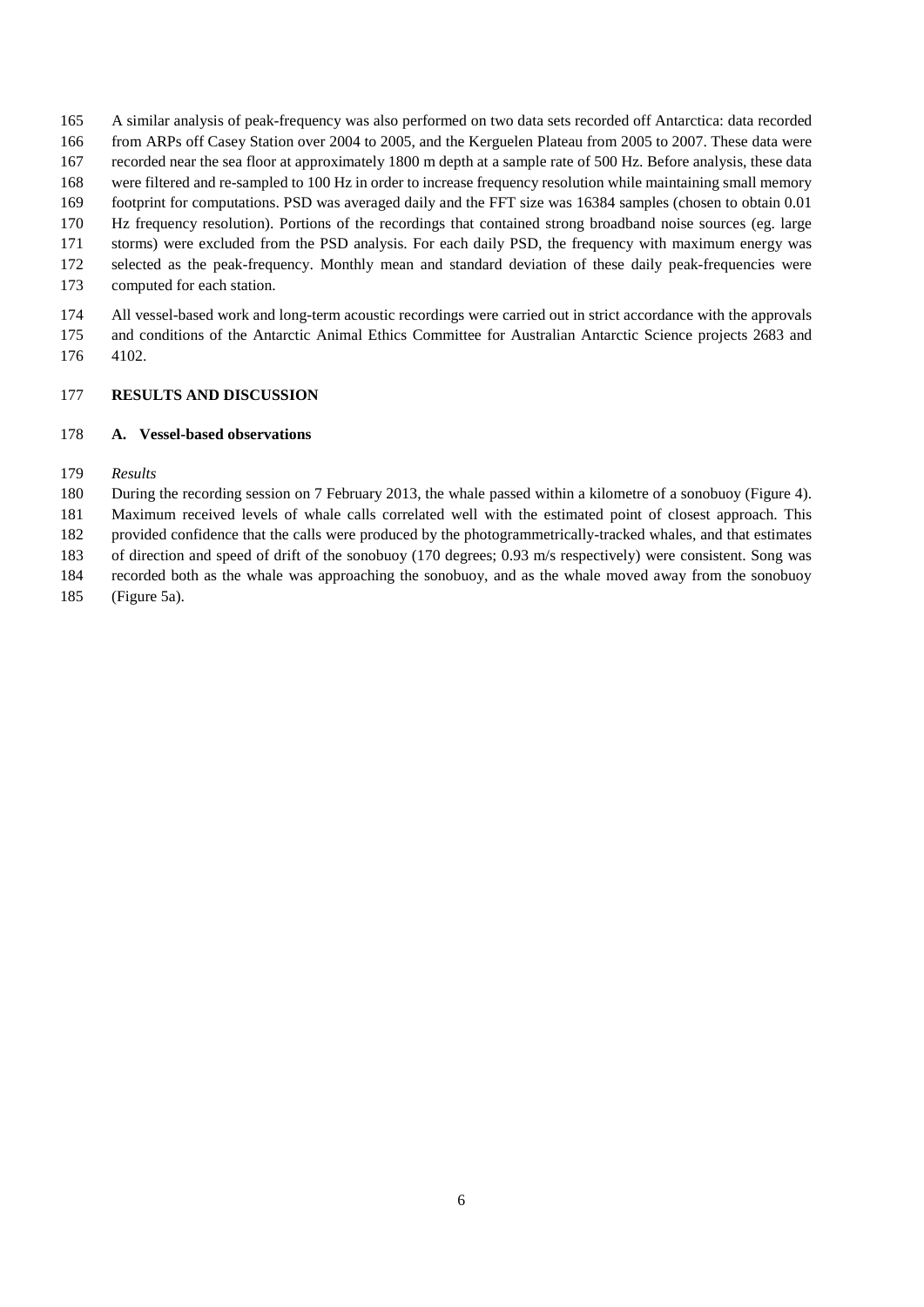<span id="page-6-0"></span>

 Figure 4 – **Whale track near a sonobuoy.** Whale positions obtained by photogrammetric video tracking (solid 188 black line). All positions are relative to the location of the drifting sonobuoy. Filled circles show the estimated location of the whale, relative to the receiver, when z-calls were detected. Color of the circle indic location of the whale, relative to the receiver, when z-calls were detected. Color of the circle indicates the received root-mean-square (RMS) sound pressure level (SPL) of call unit A measured in the 25-29 Hz band.

 The average speed of the whale between photogrammetrically-derived positions was approximately 2 m/s throughout the encounter. With respect to the buoy, the velocity of the whale ranged from just above 1 m/s to nearly -2 m/s (with negative sign denoting whale movements away from the sonobuoy; [Figure 5b](#page-7-0)). Whale velocity components along the direction of the acoustic wavefront ranged from 1 to -1 m/s [\(Figure 5c](#page-7-0)). Measured peak- frequencies ranged between 26.050 and 26.325 Hz, while frequencies predicted from the Doppler effect ranged between 26.160 – 26.220 Hz.

The velocity, *v*, explained only a very small proportion of the variability in observed peak-frequency in the

198 multiple calls produced by this individual,  $f_m(R^2 = 0.07; p = 0.039;$  [Figure 6\)](#page-8-0). The intercept of the measured peak-

 frequencies was 26.182 Hz and the standard deviation of the raw data was 0.0814. Applying the Doppler ratio derived from the whale velocity, we obtained a base (*ie.* non-shifted) frequency of 26.181 Hz, and a standard

deviation of 0.0784.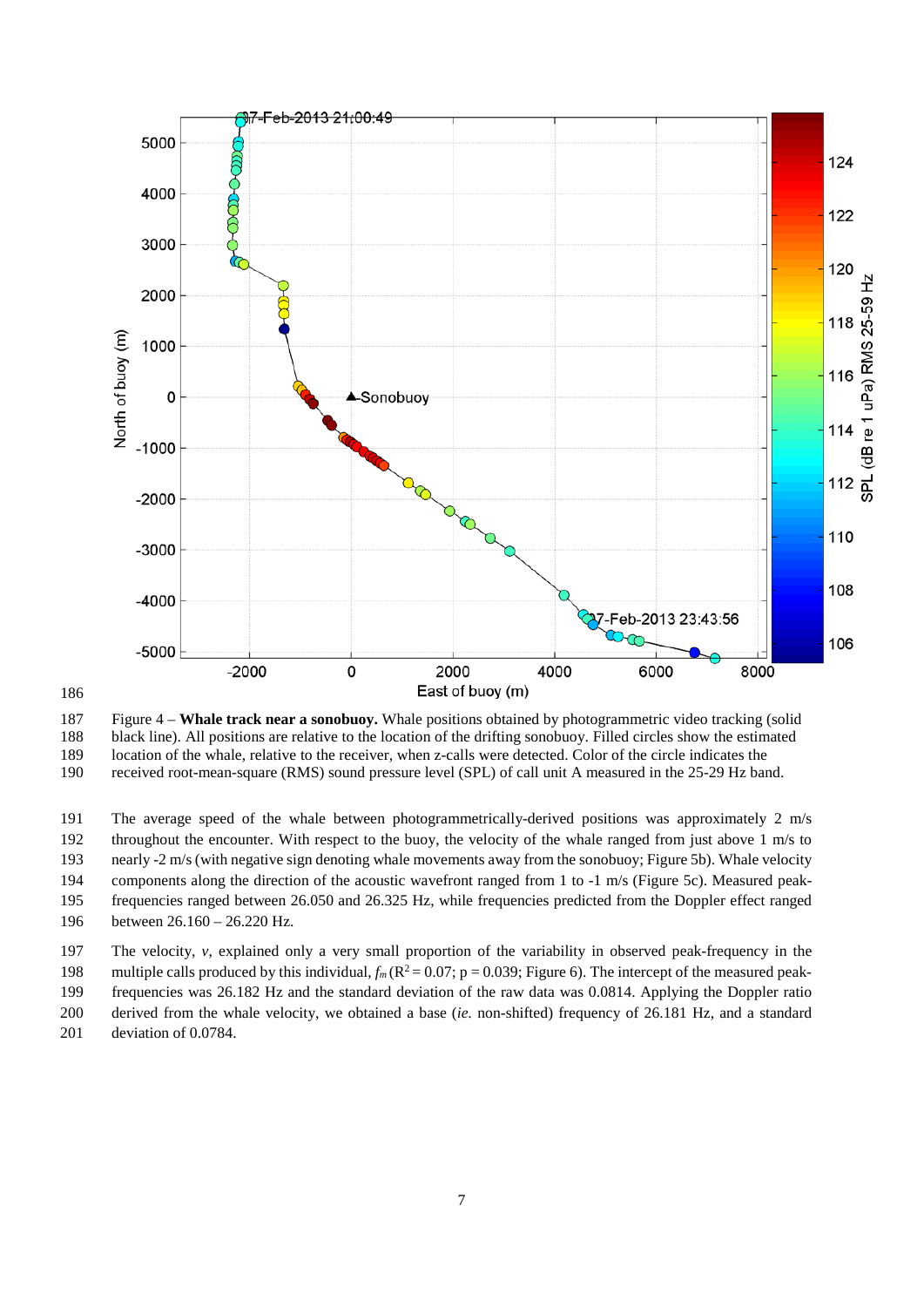<span id="page-7-0"></span>

203 Figure 5 – **Time series of whale movements.** Time series of whale movements shown at the times when z-calls 204 were detected (filled circles). (a) Bearing from sonobuoy to whale. (b) Relative speed between the whale and the buoy. (c) The component of whale velocity in the direction of the acoustic wavefront; (d) Peak-frequency buoy. (c) The component of whale velocity in the direction of the acoustic wavefront; (d) Peak-frequency of 206 whale call. The black line in (d) corresponds to the prediction from Equations [2](#page-3-1) an[d 4.](#page-4-0) Colour of circles corresponds to received level of call as per Figure 4. corresponds to received level of call as per Figure 4.

202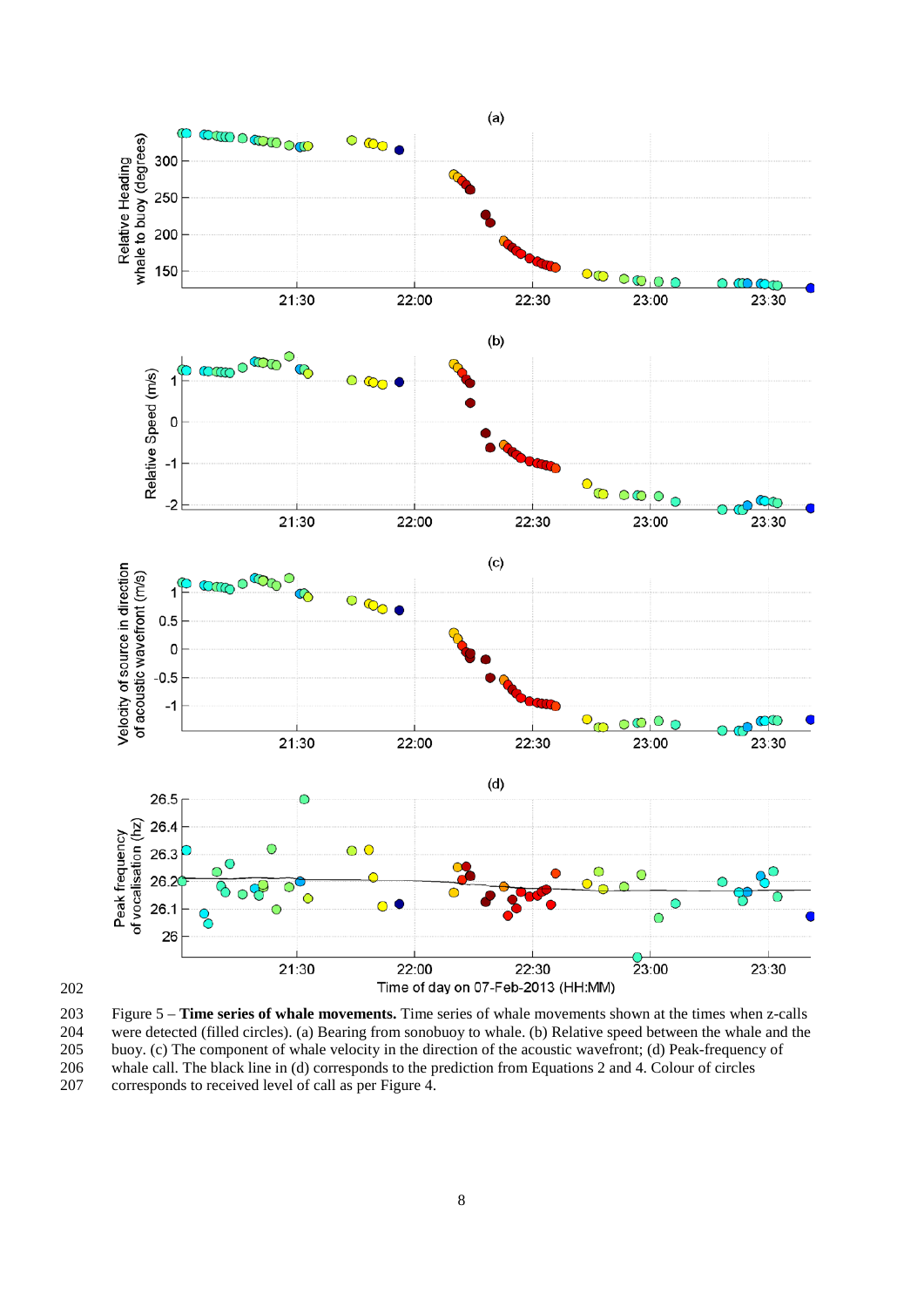<span id="page-8-0"></span>



 Figure 6 – **Relationship between observed frequency and movements.** Peak-frequency as a function of the 210 velocity of the whale in the direction of the receiver. Filled circles show measured values and colours indicate<br>211 eceived level as per Figure 4. Solid line represents the expected frequency shift derived from Equati received level as per Figure 4. Solid line represents the expected frequency shift derived from Equation[s 2](#page-3-1) and [4](#page-4-0) 212 ( $f_w = 26.192$ ; slope = 0.018). Dashed line represents a linear fit to the measurements ( $f_w = 26.182$ ; slope = 0.021;

213  $R^2 = 0.07$  (p = 0.039).

#### *Discussion*

 Simultaneous observation of whale movement and acoustic recordings provided an opportunity to test the degree to which the Doppler effect was responsible for frequency variation in calls recorded from an Antarctic blue 217 whale. The observed relationship between speed and peak-frequency (0.021 Hz m<sup>-1</sup> s) was significant (p = 0.039) 218 and was also very similar to that predicted by the Doppler effect  $(0.018 \text{ Hz m}^{-1} \text{ s})$ . Furthermore, by 'correcting' the raw observations of peak-frequency for Doppler effects, the standard deviation of the data was reduced from 0.0814 to 0.0784 Hz demonstrating that we were able to remove the Doppler effect in order to better estimate the 'true' peak-frequency emitted by the whale. However, the variance in measured peak-frequency was greater than would be expected to occur from only Doppler effects due to motion of the whale. This suggests that factors in addition to Doppler shift were responsible for the variation in peak-frequency between independent calls and that 224 these factors dominated the variance.

Change of tonal frequency in blue whale calls may occur from a number of physical factors that are not mutually

exclusive. Urick (1983) indicated that both frequency shift and dispersion arise not only from Doppler shift, but

also from reverberation of sound as it reflects off the moving sea surface (Urick 1983). He further noted that there

appeared to be a complex relationship among reverberation, frequency shift, frequency dispersion and wind-speed.

Thus whilst the small amount of Doppler shift did undoubtedly occur from the motion of the whale, it appears

that it is but one of several factors that contribute to frequency variation between individual calls.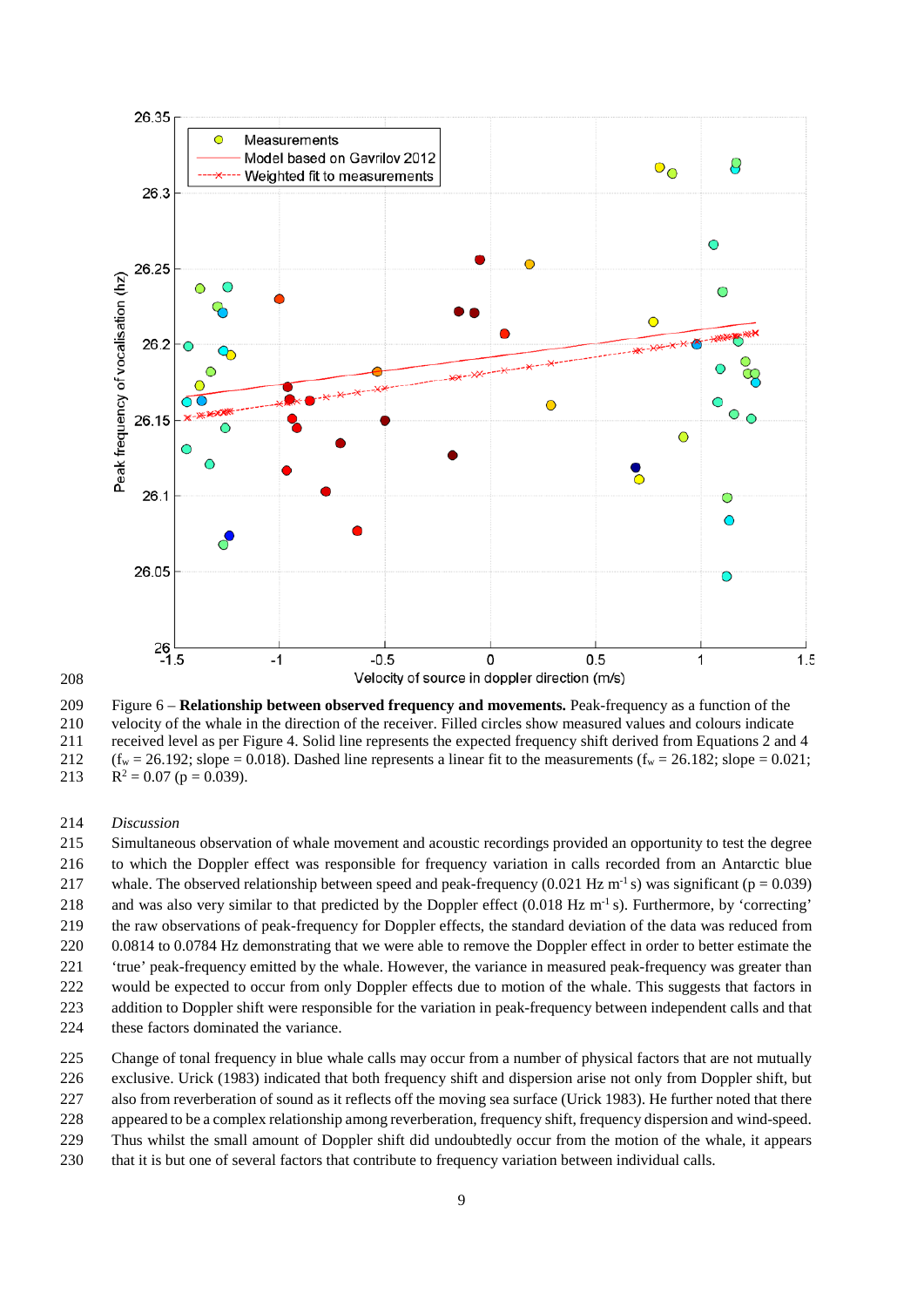- In addition to physical factors in the environment that may have affected the peak-frequency itself, measurement
- error could potentially add to the masking of the contribution of the Doppler effect. Given our careful consideration to use only calls with high-signal-to-noise ratio, the largest source of measurement error is likely to
- arise in estimation of velocities of the whale and sonobuoy. Velocities were estimated by interpolation of surface
- positions and thus are only an average rather than instantaneous representation of the underwater speed and course
- of the vocalising whale. Compounding this issue is the fact that the observed swim speeds were all in the same
- narrow range of approximately 1–2 m/s. Measurement errors in estimating the velocity would be expected to
- increase the deviation of the measured peak frequency from that predicted by Doppler, but would not necessarily
- be expected to yield the level of variation observed in the vessel-based measurements. Furthermore, our observed
- 240 slope of 0.021 Hz m s<sup>-1</sup> was very similar to that of 0.018 Hz m s<sup>-1</sup> predicted to arise from Doppler shifts, indicating
- that measurement errors in both speed and peak-frequency were reasonably small and relatively unbiased.
- Lastly, the inherent precision of the whale's sound production was a likely a substantial source of variability in peak-frequency. While physical factors and acoustic measurement errors may also contribute to variability, a whale's inherent inability to produce exactly the same frequency from one call to the next is potentially the largest driver of variation in peak-frequency. While the range of observed peak-frequencies was very small (approximately 0.25 Hz) this range of peak-frequencies is nearly twice as large as the inter-annual decline of 0.135 Hz described by (Gavrilov et al. 2012). Neither the degree to which whales can control the pitch of their song (nor the ability of the intended recipient to perceive differences in pitch of said song) have been quantified to date, but
- further discussion of models of sound production and perception can be found in the following section on seasonal factors.
- Despite these limitations, our results highlight the benefits of combined visual and acoustic observations and demonstrate that we are able to describe the variance in peak-frequency having removed the effect of Doppler shift on the received signals. To our knowledge, the data presented here represent a first attempt to measure the
- Doppler effect in any cetacean vocalisation, let alone the long-duration, low-frequency songs of baleen whales.
- Obtaining more underwater tracks, ideally of higher accuracy and over a wider range of velocities, could help to reduce these confounding effects. Time-depth recorders with yaw-pitch-roll sensors, and acoustic recording capability such as the DTAG or Acousonde could provide one such way to obtain more accurate underwater tracks, and these instruments would also allow comparison of recordings from an instrument moving on the whale with a stationary one. Alternatively, data fusion algorithms could be used to combine position information from video-tracks, DIFAR sonobuoys, time-differences-of-arrival of sound, and possibly multipath (Nosal & Frazer
- 2007, Valtierra et al. 2013) in order to obtain more accurate tracks from the existing data set.

### **B. Long-term observations**

*1. Results*

 The three long-term recording sites [\(Figure 3\)](#page-3-0) that were utilized to examine intra-annual variation in frequency ratio (Equation [1\)](#page-2-0) all showed similar results. Across all three recording sites the mean frequency ratio was 1.0006

- with 95% interval between 0.9955 and 1.0050. However, it is important to note that the distribution of frequency ratios varied cyclically over the year, with ratios greater than one more likely to occur from March through June;
- ratios remaining near one in July and August, and ratios less than one occurring in September and October [\(Figure](#page-10-0)
- [7;](#page-10-0) [Table I\)](#page-15-0).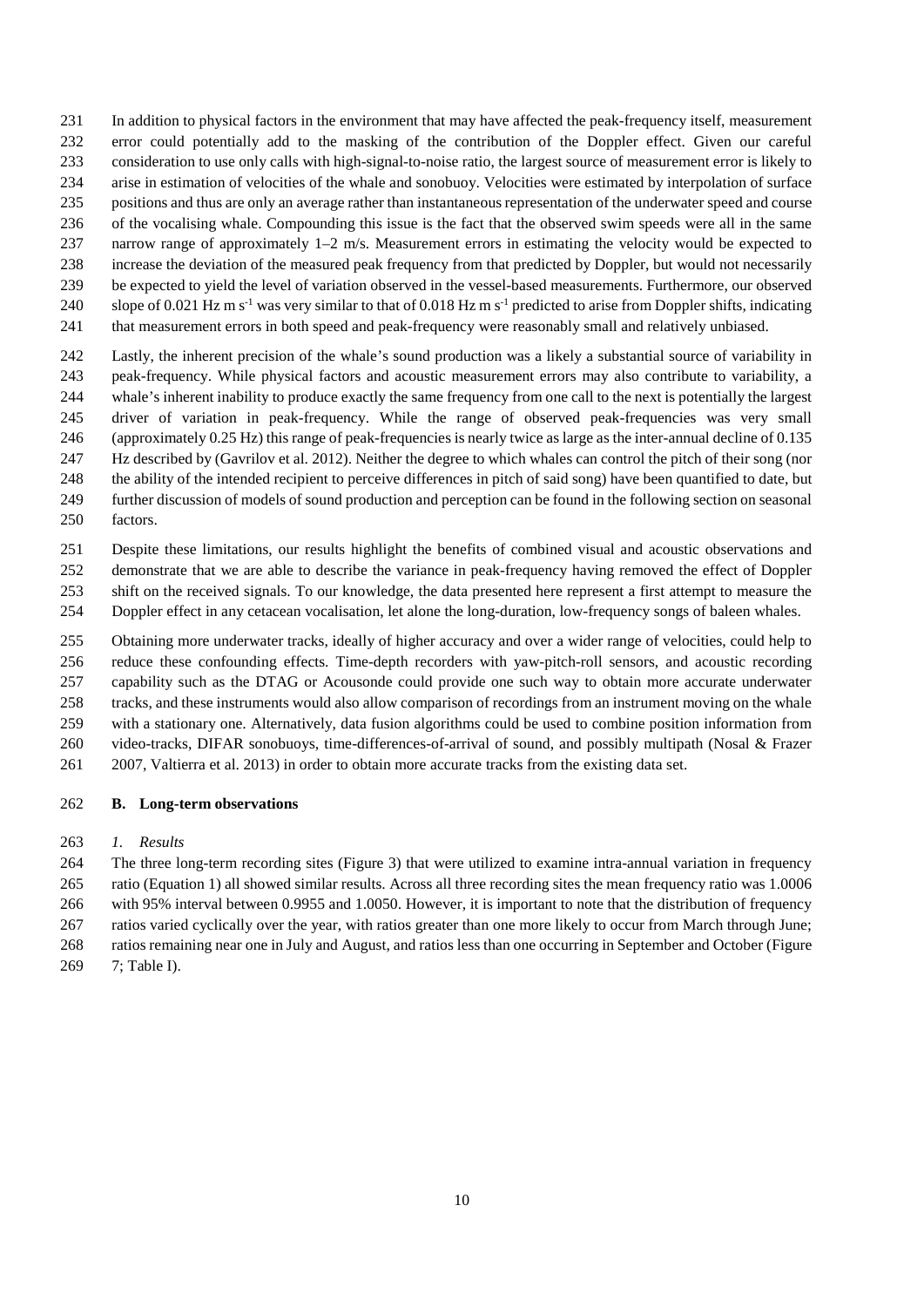<span id="page-10-0"></span>

 Figure 7 – **Monthly observations of frequency shift.** Markers show the ratio of measured to 'true' frequency of Antarctic blue whale song. Measured frequency and 'true' frequency are calculated from the data from (Gavrilov 273 et al 2012) and monthly means are pooled from 9 years of acoustic observations (blue dots). The Antarctic recording stations Kerguelen (red triangle), and Casey (green circle) comprise 2 and 1 years of acoustic 274 recording stations Kerguelen (red triangle), and Casey (green circle) comprise 2 and 1 years of acoustic<br>275 observations. Error bars show the monthly standard deviation. The black line connects the mean of all n observations. Error bars show the monthly standard deviation. The black line connects the mean of all montly observations from all of the long-term recording stations. The yellow star shows the mean of the vessel-based measurements with error bars denoting one standard deviation (note that error bars for the vessel-based observations extend well beyond the range of the vertical axis for this figure).

*Discussion*

#### **SWIMMING SPEEDS**

 If we assume that these shifts in frequency are due to the Doppler effect, we can apply equation [5](#page-4-1) to convert these ratios to a mean speed of 0.93 m/s with 95% interval between -6.68 and 7.45 m/s [\(Table I\)](#page-15-0). The swimming speeds estimated from frequency shift were within the range of plausible speeds for blue whales during the Austral summer and winter at all three locations. However for the Doppler effect to account for all of the frequency variation, speeds in the Austral spring and autumn would be higher at all three locations than mean speeds measured for Northern hemisphere blue whales (Oleson et al. 2007, Bailey et al. 2009).

 Bailey et al., found mean speeds for non "foraging" whales to be around 1 m/s (Bailey et al. 2009), while Oleson et al., found that blue whales off California (*Balaenoptera musculus musculus*) making repetitive AB calls (*ie.* song) were most often travelling at speeds between 1.9 and 4.5 m/s, which they referred to as fast travelling (Oleson et al. 2007). However, Sears and Perrin suggest travelling speeds for blue whales (*Balaenoptera musculus*  291 ssp.) of 8.3 m/s, and suggest that whales being chased (by whalers), or interacting with conspecifics may travel at speeds of 9.7 m/s (Sears & Perrin 2009). Furthermore, preliminary results from satellite telemetry tracks of two tagged Antarctic blue whales indicate swimming speeds of Antarctic blue whales do, at least sometimes, approach 10 m/s (Andrews-Goff et al. 2013). This indicates that the potential source speeds calculated here could conceivably be achieved, though it is highly unlikely that the majority of vocalising whales travel at these speeds 296 for the duration of migrations.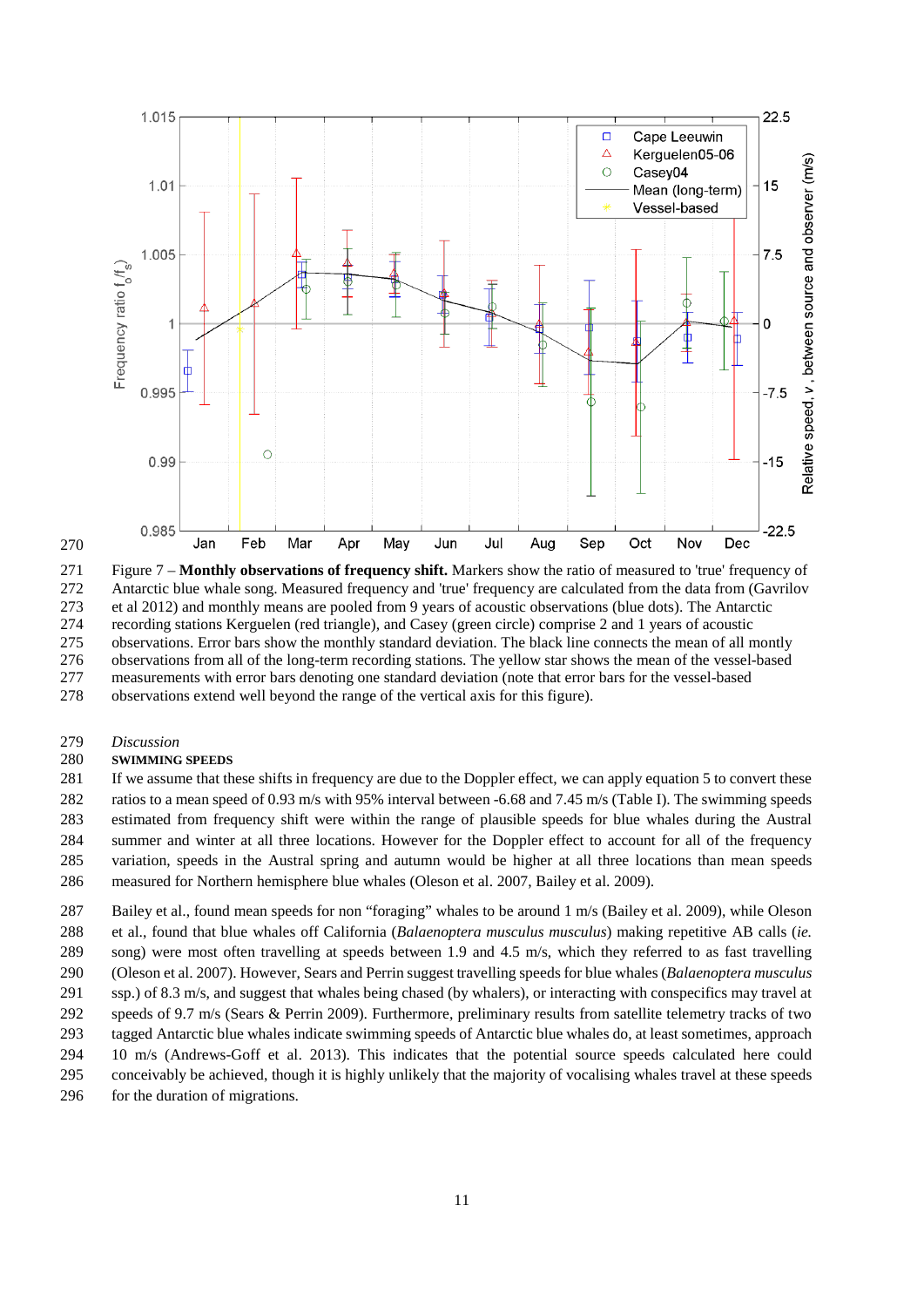#### **DIRECTION OF TRAVEL AND MIGRATION**

 The Doppler effect occurs due to the relative speed between the source and the receiver in the direction of the acoustic wavefront, not the absolute speed of the source. This implies that the maximum frequency shifts will occur at the whale's top speed only when the whale's course is directly towards or away from the receiver.

 Positive frequency shifts occurred from March to June at all receivers. If the Doppler effect alone was responsible for this change in frequency, then this would indicate that whales are moving towards all three of these widely spaced receivers during these months. Similarly negative frequency shifts occurred during August to November. Again, if the Doppler effect was the cause then this would suggest movement away from all three of these sites at this time of year. From July through September, there was no net frequency shift at Cape Leeuwin or the Kerguelen plateau, and strong negative shift at Casey. Assuming that these shifts are due to the Doppler effect and that movement patterns are similar between different recording years, we could conclude that the population of vocalising Antarctic blue whales had no net movement towards or away from Cape Leeuwin or the Kerguelen plateau during these months, yet moved rapidly away from Casey. While frequency shifts observed at Cape Leeuwin yield speeds and directions of travel that are broadly consistent with the proposed migration, this is not the case at Casey and the Kerguelen Plateau, even when assuming that whales are detected from very far away.

Consequently, we believe that it is highly unlikely that the intra-annual pattern in frequency is primarily a result

of the Doppler effect during migration. The swimming speeds required to achieve observed Doppler shifts are

generally too high to be maintained, and if they were maintained, then the migration would be completed in a

matter of days. Additionally, the direction of travel (simultaneously towards both Antarctic and sub-tropical

receivers) is not consistent with any plausible or likely migration route.

Intensity of sound and/or call counts may provide better indicators of migration than frequency shifts. Maximum

 received levels at a hydrophone could potentially arise from proximity to the hydrophone. However, a maximum in the PSD, as reported by Gavrilov et al. (Gavrilov et al. 2012) could also arise from a maximum in the number

of whales calling without an increase in proximity. Samaran et al., found that the months of May and June had the

highest proportion of days with detected Antarctic blue whale calls off Crozet Island, Cape Leeuwin, and Diego

Garcia, and found peaks in PSD at these times off Casey Station and the Kerguelen Plateau (Samaran et al. 2013).

That these maximums in PSD with peaks in calling co-occuring at such widely separated locations (Samaran et

al. 2013) may further strengthen the hypotheses that whales are either calling more frequently at this time of year,

calling more intensely, or some combination of the two.

 Gavrilov et al., presented correlation between the frequency shift and received levels off Cape Leeuwin with maximums of both values occurring over March to May (Gavrilov et al. 2012), and McDonald et al., proposed that calls with lower peak-frequencies would have lower source levels and should also occur when population density is high (McDonald et al. 2009). Our results suggest that peak-frequency was higher on the high-density feeding grounds. Notwithstanding the discovery of an even higher-density breeding ground, our observations suggest that the intra-annual change in frequency may not be driven by the same factors that have been proposed by McDonald et al., to cause long-term decline (McDonald et al. 2009). However, further data on source-levels, locations and density of whales on breeding grounds, and whale behaviour would be required to test these

hypotheses.

### **SEASONAL FACTORS**

 Gavrilov et al., described the intra-annual frequency pattern as declining from March to December and then "resetting" next March (Gavrilov et al. 2012). This sharp "resetting" may have resulted from lack of acoustic observations and measurements at Cape Leeuwin during January and February. By including data from the Kerguelen plateau, we observed a more gradual increase in frequency over January and February that leads to this apparent "reset." This gradual increase in frequency over the Austral summer fleshes out the overall intra-annual

- pattern with a more sinusoidal rather than sawtooth appearance.
- After removing the long-term trend, the highest frequencies are produced by whales in March, while the lowest
- frequencies are produced in October. Upon arriving at the feeding grounds in the Antarctic between November
- and January, peak-frequency increases until maximum is achieved in March. By April, most singing whales are
- believed to have departed the feeding grounds for winter migration (Mackintosh 1966). Peak-frequency decreases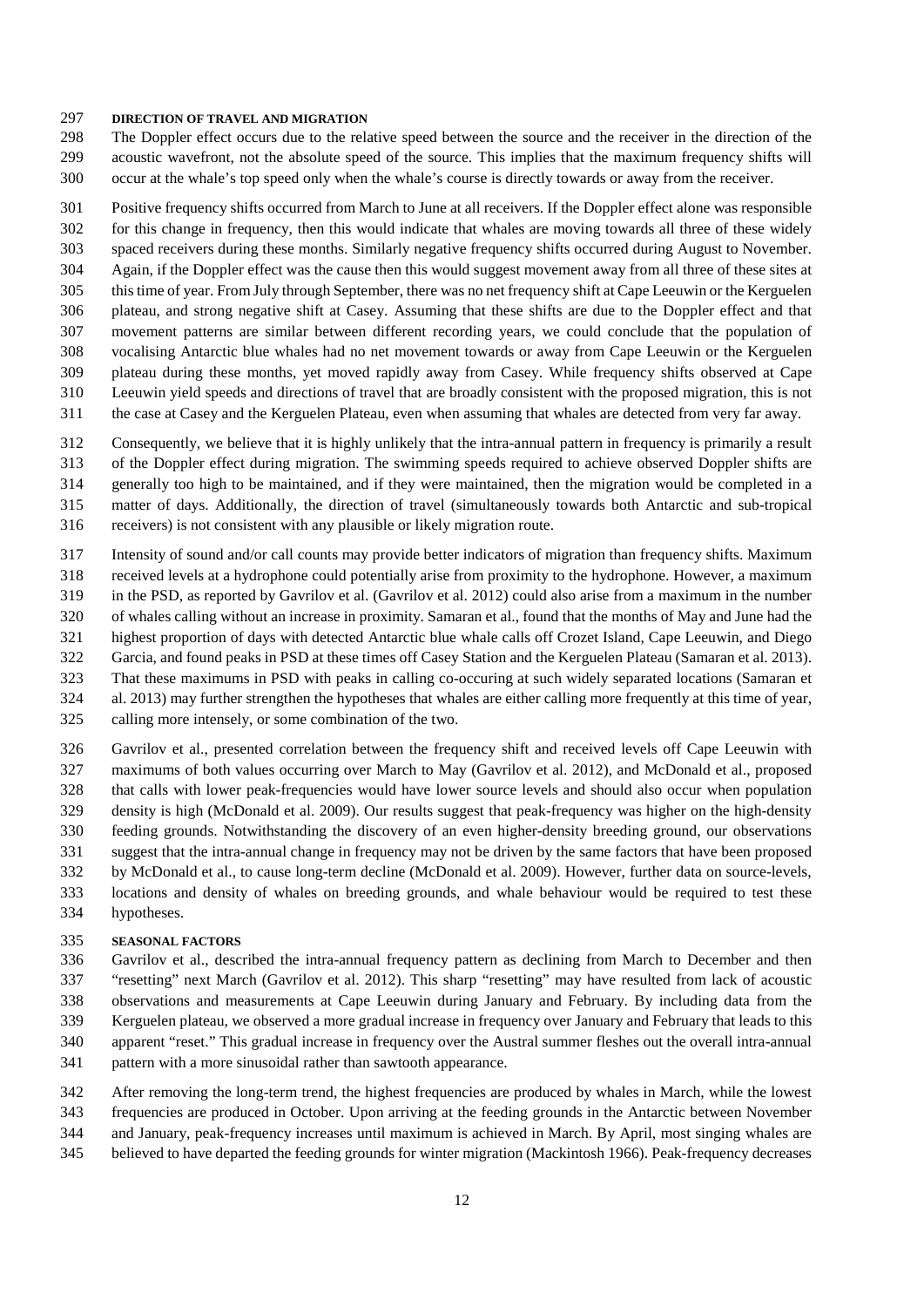- at all sites from mid-autumn through mid-spring as singers are presumably away from their main feeding grounds until the cycle begins anew in November.
- While we have demonstrated a clear seasonal pattern in tonal-frequency of Antarctic blue whale calls, it remains
- to be seen whether these intra-annual patterns, like the long-term decline (McDonald et al. 2009), also occur in
- other populations of blue whales. While there are hints that similar intra-annual variation in frequency may occur
- in southeast Indian ocean pygmy blue whales (*Balaenoptera musculus brevicauda*) (Gavrilov et al. 2011), further
- investigation and quantification of these patterns for other populations of blue whales is warranted. Comparative
- studies across different populations may yield insights into the cause(s) of these seasonal variations.

 While we cannot rule out a purely behavioural reason for the intra-annual change in frequency, throughout the year the mean variation by month rarely exceeds 0.5% of the "base" frequency for that year. At such low frequencies it is unknown if blue whales, like bottlenose dolphins (Thompson & Herman 1975), can perceive a difference in frequency of 0.5% despite indications that they have a hypertrophied cochlea indicative of acute low-frequency hearing (Ketten 1997). However the change in the mean-monthly peak-frequency throughout the year is less than variation between calls observed during an hour of vessel-based measurements of a single whale. If an individual exhibits this much variability between calls in such a short period of time, it seems unlikely that the observed longer term seasonal pattern of such small shifts in peak-frequency is a result of intentional behavioural changes by all vocalising whales.

 Instead, the gradual variation in mean frequency from month-to-month and the increased variability as whales return to the Antarctic could suggest a link between intra-annual frequency patterns and whale anatomy (*ie*. body condition). One avenue for further investigation into this link would be to test whether there is a relationship between body condition and tonal frequency. Interestingly, the cyclical intra-annual pattern in tonal frequency appears to match that of blubber thickness for male blue whales (Mackintosh et al. 1929), especially those less than 19 m in length [\(Figure 8\)](#page-12-0). While there is admittedly a temporal disparity between these two data sets and presently a lack of understanding of a causal mechanism linking blubber thickness to tonal frequency, this correlation is intriguing and worthy of further investigation.

<span id="page-12-0"></span>



 Figure 8 – **Relationship between blubber and tonal frequency.** Seasonal changes around the base frequency measured in this study correlate with seasonal changes in blubber thickness measured by Mackintosh and Wheeler (1929), particularly for males less than 19 m. (**A**) Time series of intra-annual variation in frequency ratio and blubber thickness. Colored lines represent the frequency ratio measured at each recording site (left vertical axis), while black solid and dashed lines (right vertical axis) are a summary blubber thickness measurements digitised from Mackintosh et al., (1929). (**B**) Relationship between blubber thickness and intra-378 annual measurements of peak-frequency. Open circles represent whales greater than 23 m in length, while dots represent whales less than 19 m in length again with blubber thickness digitised from Mackintosh et al., (192 represent whales less than 19 m in length again with blubber thickness digitised from Mackintosh et al., (1929). The colors of each symbol correpsond to the recording locations (*ie.* blue: Cape Leeuwin; red: Kerguelen Plateau; green: Casey). Dashed line shows the least-squares fit at all locations to males less than 19 m weighted 382 by the inverse variance of the frequency ratio (intercept = -1.44; slope = 4.32;  $R^2 = 0.71$ ; p = 0.001). Males greater than 23 m did not have a significant relationship, so no trend line is shown (intercept = -0.53; slope =  $1.35$ ;  $R^2 = 0.10$  p = 0.74).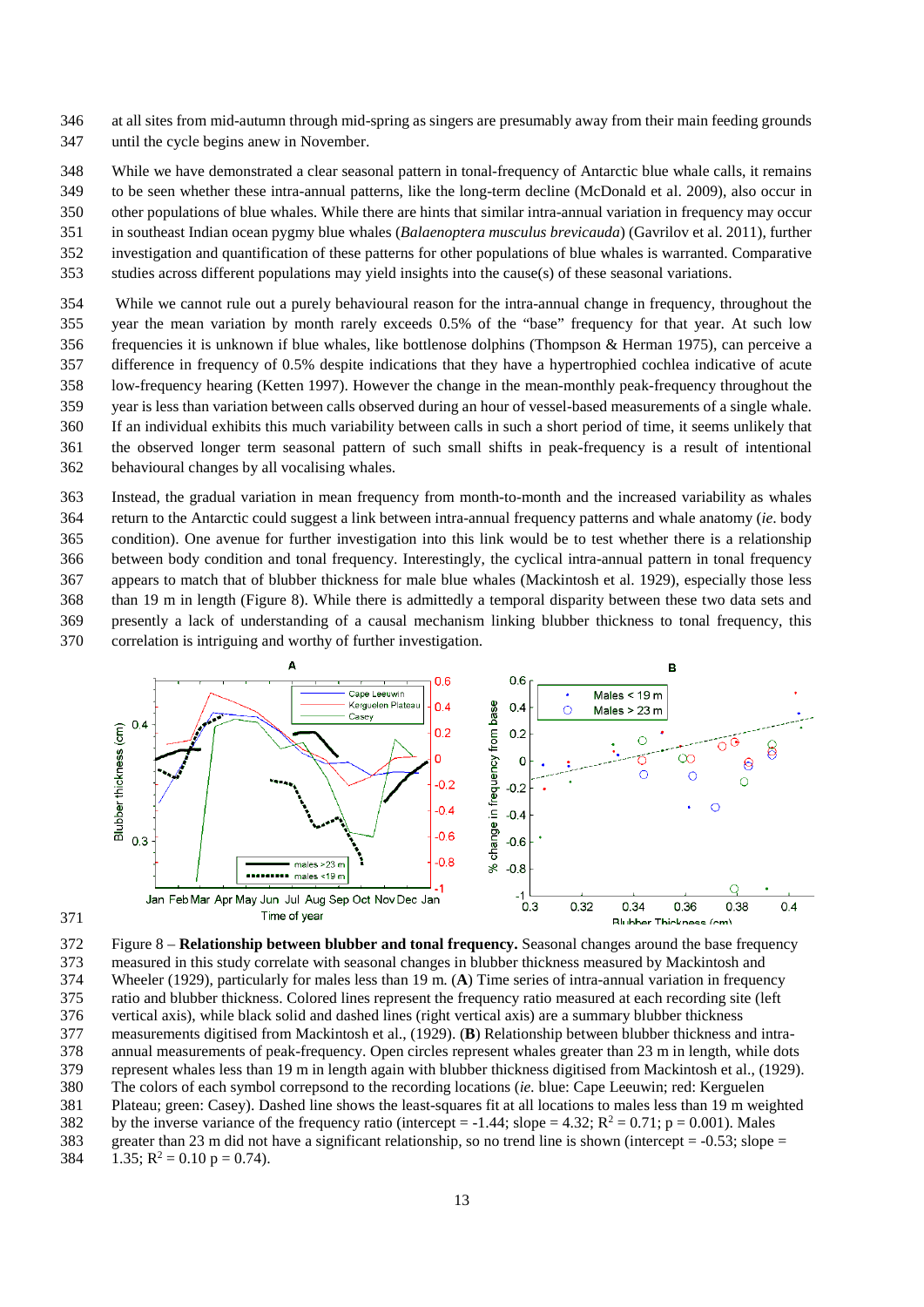- Sound production in blue whales is not well understood, and initial theories (Aroyan et al. 2000, Thode et al.
- 2000) do not appear to satisfactorily describe the mechanism, observed frequency content, and source levels of
- blue whale sounds (Reidenberg & Laitman 2007). New models of sound production have recently been proposed
- for mysticetes (Reidenberg & Laitman 2007) and tested for humpback whales (Adam et al. 2013), but remain
- untested on blue whales. Without additional testing of anatomical models or additional collection of vessel-based
- behavioural, anatomical, and acoustic data, the cause of cyclical intra-annual variation in tonal frequency of
- Antarctic blue whale song may remain poorly understood.

### **CONCLUSIONS**

- Variation in the peak-frequency of Antarctic blue whale calls was measured from vessel-based recordings in the Antarctic. This variation was significantly correlated with, but also much greater than, the level that would be predicted by the Doppler effect. This suggests that, at least at low speeds, factors other than the Doppler effect are likely to be the predominant driver of the seasonal variation in peak-frequency of Antarctic blue whale calls. Furthermore, the fact that the same intra-annual pattern was observed off Cape Leeuwin, Casey Station, and the Kerguelen Plateau makes it unlikely that Doppler shifts coincident with migration are responsible for the intra- annual variation in blue whale peak frequencies. However, this same fact also makes it unlikely that the physical environment (eg. water temperature, salinity, etc.) is responsible for the pattern, barring extremely long-range acoustic propagation. Thus changes in whale behaviour, or more likely body condition, remain the most parsimonious explanations for the observed intra-annual pattern.
- Our results indicate that seasonal patterns in tonal frequency may also yield biological insight into the life-history
- of Antarctic blue whales complementary to historical (Stafford et al. 2004, Gedamke et al. 2007, Širović et al.
- 2009, Samaran et al. 2010a, 2013) and ongoing ("SORP Acoustic Trends Project" 2014) studies of the spatial
- variation and seasonality of acoustic detections. Future studies of intra-annual variation in tonal frequency of blue
- whale song should consider correcting for Doppler effects, but may only need to do so in situations where whales
- are moving at high speeds. Further acoustical studies of whale migration should focus on more precise estimates
- of the number of calling whales, measurements of the intensity (as well as propagation loss and source level of calls) and supplementing acoustical data with anatomical measurements such as length, girth and body condition.

### **ACKNOWLEDGEMENTS**

- Thanks to all the scientists and logistics staff at the Australian Antarctic Division and Australian Marine Mammal Centre for their hard work and support both during the 2013 Antarctic Blue Whale Voyage and during the
- deployment and recovery of moored acoustic recorders. Thanks to the excellent and professional crews of the
- Aurora Australis and the *FV Amaltal Explorer*. Thanks to Christopher Donald from Australian Defence for
- provision of the expired 53D sonobuoys used in this research. Particular thanks are due to Paul Ensor and Jay
- Barlow for their encouragement, keen visual observations, and excellent guidance of the ship during close
- approach and video tracking. Special thanks to Bill de la Mare, Mike Double, Elanor Miller and Victoria Wadley
- for their feedback and encouragement throughout the development of this manuscript.

#### **REFERENCES**

- Adam O, Cazau D, Gandilhon N, Fabre B, Laitman JT, Reidenberg JS (2013) New acoustic model for humpback whale sound production. Appl Acoust 74:1182–1190
- Andrews-Goff V, Olson PA, Gales NJ, Double MC (2013) Satellite telemetry derived summer movements of Antarctic blue whales. Report SC/65a/SH03 submitted to the Scientific Committee of the International Whaling Commision. J SC/65a/SH03 submitted to the Scientific Committee of the International Whaling Commision. Jeju Island, Republic of Korea
- Aroyan J, McDonald MA, Webb SC, Hildebrand JA, Clark D, Laitman JT, Reidenberg JS (2000) Acoustic models of sound production and propagation. In: Au WWL, Popper AN, Fay RR (eds) Hearing by whales and dolphins. Springer, p 409–469
- Bailey H, Mate B, Palacios D, Irvine L, Bograd S, Costa D (2009) Behavioural estimation of blue whale movements in the Northeast Pacific from state-space model analysis of satellite tracks. Endanger Species Res 10:93-106
- Ballot B (1845) Akustische Versuche auf der Niederländischen Eisenbahn, nebst gelegentlichen Bemerkungen zur Theorie des Hrn. Prof. Doppler. Ann der Phys und Chemie 11:321–351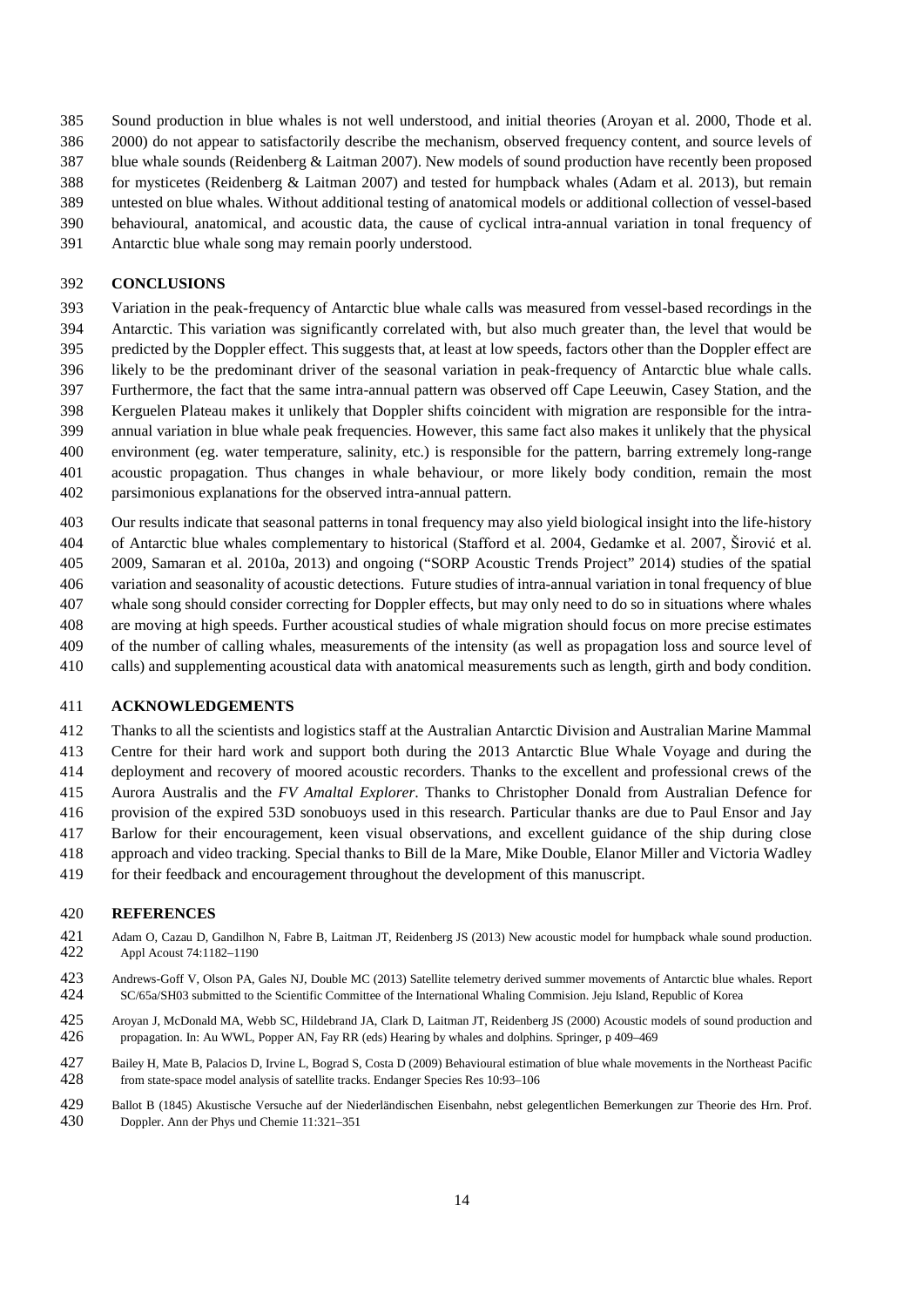- 431 Branch TA, Stafford KM, Palacios DM, Allison C, Bannister JL, Burton CLK, Cabrera E, Carlson C a., Galletti Vernazzani B, Gill PC, Hucke-<br>432 Gaete R. Jenner KCS, Jenner M-NM, Matsuoka K, Mikhalev Y a., Mivashita T, Mo
- Gaete R, Jenner KCS, Jenner M-NM, Matsuoka K, Mikhalev Y a., Miyashita T, Morrice MG, Nishiwaki S, Sturrock VJ, Tormosov D,
- Anderson RC, Baker AN, Best PB, Borsa P, Brownell RL, Childerhouse SJ, Findlay KP, Gerrodette T, Ilangakoon a. D, Joergensen M, 434 Kahn B. Liungblad DK. Maughan B. Mccauley RD, Mckay S, Norris TF, Rankin S, Samaran F, Thi
- Kahn B, Ljungblad DK, Maughan B, Mccauley RD, Mckay S, Norris TF, Rankin S, Samaran F, Thiele D, Waerebeek K Van, Warneke RM
- 435 (2007) Past and present distribution, densities and movements of blue whales Balaenoptera musculus in the Southern Hemisphere and northern Indian Ocean. Mamm Rev 37:116–175 northern Indian Ocean. Mamm Rev 37:116–175
- Double MC, Barlow J, Miller BS, Olson P, Andrews-Goff V, Leaper R, Ensor P, Kelly N, Wadley V, Lindsay M, Peel D, Calderan S, Collins
- K, Davidson M, Deacon C, Donnelly D, Olavarria C, Owen K, Rekdahl M, Schmitt N, Gales N (2013) Cruise report of the 2013 Antarctic
- 439 blue whale voyage of the Southern Ocean Research Partnership. Report SC65a/SH/21 submitted to the Scientific Committee of the 440 International Whaling Commission. Jeju Island, Republic of Korea
- International Whaling Commission. Jeju Island, Republic of Korea
- Gavrilov AN, McCauley RD, Gedamke J (2012) Steady inter and intra-annual decrease in the vocalization frequency of Antarctic blue whales. J Acoust Soc Am 131:4476–80
- Gavrilov AN, Mccauley RD, Salgado-kent C, Tripovich J, Burton CLK (2011) Vocal characteristics of pygmy blue whales and their change over time. J Acoust Soc Am 130:3651-3660
- Gedamke J, Gales N, Hildebrand JA, Wiggins S (2007) Seasonal occurrence of low frequency whale vocalisations across eastern Antarctic 446 and southern Australian waters, February 2004 to February 2007. Report SC/59/SH5 submitted to the Scientific Committee of the 447 International Whaling Commission. Anchorage, Alaska International Whaling Commission. Anchorage, Alaska
- Greene CRJ, McLennan MW, Norman RG, McDonald TL, Jakubczak RS, Richardson WJ (2004) Directional frequency and recording ( DIFAR ) sensors in seafloor recorders to locate calling bowhead whales during their fall migration. J Acoust Soc Am 116:799–813
- Ketten DR (1997) Structure and function in whale ears. Bioacoustics Int J Anim Sound its Rec 8:103–135
- Leaper R, Gordon JC (2001) Application of photogrammetric methods for locating and tracking cetacean movements at sea. J Cetacean Res Manag 3:131–141
- Mackintosh NA (1966) The distribution of southern blue and fin whales. In: Norris KS (ed) Whales, dolphins and porpoises. University of California Press, Berkeley and Los Angeles, p 125–145
- Mackintosh N, Wheeler J, Clowes A (1929) Southern blue and fin whales. Discov Reports 1:257–540
- McDonald MA, Hildebrand JA, Mesnick S (2009) Worldwide decline in tonal frequencies of blue whale songs. Endanger Species Res 9:13– 21
- 458 Miller BS, Barlow J, Calderan S, Collins K, Leaper R, Kelly N, Olson P, Ensor P, Double MC (2013) Long-range acoustic tracking of Antarctic 459 blue whales. Rep Submitt to Sci Comm Int Whal Comm SC/65a/SH1:1–17 blue whales. Rep Submitt to Sci Comm Int Whal Comm SC/65a/SH1:1-17
- Nosal E-MM, Frazer LN (2007) Sperm whale three-dimensional track, swim orientation, beam pattern, and click levels observed on bottommounted hydrophones. J Acoust Soc Am 122:1969
- Oleson EM, Calambokidis J, Burgess WC, McDonald MA, LeDuc CA, Hildebrand JA (2007) Behavioral context of call production by eastern North Pacific blue whales. Mar Ecol Prog Ser 330:269–284
- 464 Rankin S, Ljungblad DK, Clark CW, Kato H (2005) Vocalisations of Antarctic blue whales , Balaenoptera musculus intermedia , recorded 465 during the 2001 / 2002 and 2002 / 2003 IWC / SOWER circumpolar cruises , Area V, during the 2001 / 2002 and 2002 / 2003 IWC / SOWER circumpolar cruises, Area V, Antarctica. J Cetacean Res Manag 7:13-20
- Reidenberg JS, Laitman JT (2007) Discovery of a low frequency sound source in Mysticeti (baleen whales): anatomical establishment of a vocal fold homolog. Anat Rec (Hoboken) 290:745–59
- Samaran F, Adam O, Guinet C (2010a) Discovery of a mid-latitude sympatric area for two Southern Hemisphere blue whale subspecies. Endanger Species Res 12:157–165
- Samaran F, Adam O, Guinet C (2010b) Detection range modeling of blue whale calls in Southwestern Indian Ocean. Appl Acoust 71:1099– 1106
- Samaran F, Stafford KM, Branch T a., Gedamke J, Royer J-Y, Dziak RP, Guinet C (2013) Seasonal and Geographic Variation of Southern Blue Whale Subspecies in the Indian Ocean. PLoS One 8:e71561
- Sears R, Perrin WF (2009) Blue whale. pp 112–116. In: Perrin WF, Würsig B, Thewissen JGM (eds) Encyclopedia of Marine Mammals. Academic Press, New York, p 120–124
- Širović A, Hildebrand JA, Wiggins SM, Thiele D (2009) Blue and fin whale acoustic presence around Antarctica during 2003 and 2004. Mar Mammal Sci 25:125–136
- SORP Acoustic Trends Project (2014)
- 479 Stafford K, Bohnenstiehl D, Tolstoy M, Chapp E, Mellinger D, Moore S (2004) Antarctic-type blue whale calls recorded at low latitudes in the Indian and eastern Pacific Oceans. Deep Sea Res Part I Oceanogr Res Pap 51:13 the Indian and eastern Pacific Oceans. Deep Sea Res Part I Oceanogr Res Pap 51:1337-1346
- Sullivan EJ, Holmes JD, Carey WM, Lynch JF (2006) Broadband passive synthetic aperture: Experimental results. J Acoust Soc Am 120:EL49